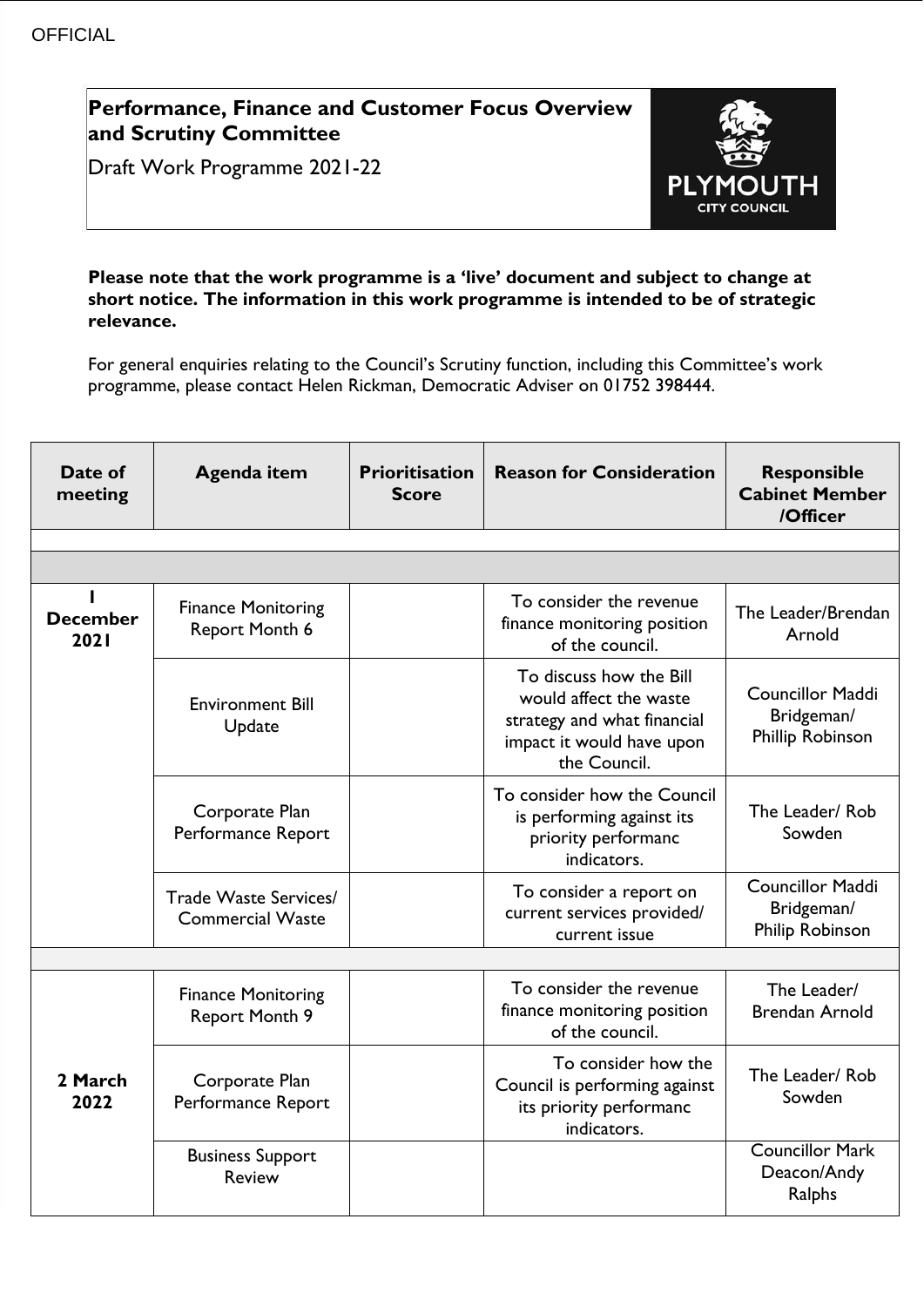| Date of<br>meeting | Agenda item                             | <b>Prioritisation</b><br><b>Score</b> | <b>Reason for Consideration</b> | <b>Responsible</b><br><b>Cabinet Member</b><br>/Officer                |
|--------------------|-----------------------------------------|---------------------------------------|---------------------------------|------------------------------------------------------------------------|
|                    | <b>Member Development</b><br>Update     |                                       |                                 | Councillor John<br>Riley/ Giles Perritt                                |
|                    | <b>Equality and Diversity</b><br>Update |                                       |                                 | <b>Councillor Vivien</b><br>Pengelly/Kim<br><b>Brown/Giles Perritt</b> |
|                    | <b>Bereavement Services</b><br>Update   |                                       |                                 | <b>Ruth Harrell</b>                                                    |

## **Items to be scheduled but not yet allocated a date:**

- Grass cutting biodiversity detailed data report
- Commitment to have community use options for Pounds House
- Progress Report Crematorium
- Digital Transformation and Inclusion
- Contact Centre
- **•** Customer Services Strategy
- **•** Libraries
- Commercial waste collection how to increase it
- Homelessness joint work with Health scrutiny including health and housing and support
- Community Policing
- Electric charging points
- **•** Election Bill Implications
- Rough sleeping strategy
- Policing in Plymouth current police resources.
- Parking/ electric vehicles/ charging points
- People Strategy strategy and update on the action plan to be circulated to Councillors

## **Select Committee Reviews:**

Trade Waste – small task and finish group

Leisure Services – small task and finish group

## **Annex 1 – Scrutiny Prioritisation Tool**

|                 |                                                                              | <b>Yes</b><br>$(=1)$ | <b>Evidence</b> |
|-----------------|------------------------------------------------------------------------------|----------------------|-----------------|
| Public Interest | Is it an issue of concern to partners,<br>stakeholders and/or the community? |                      |                 |
| Ability         | Could Scrutiny have an influence?                                            |                      |                 |